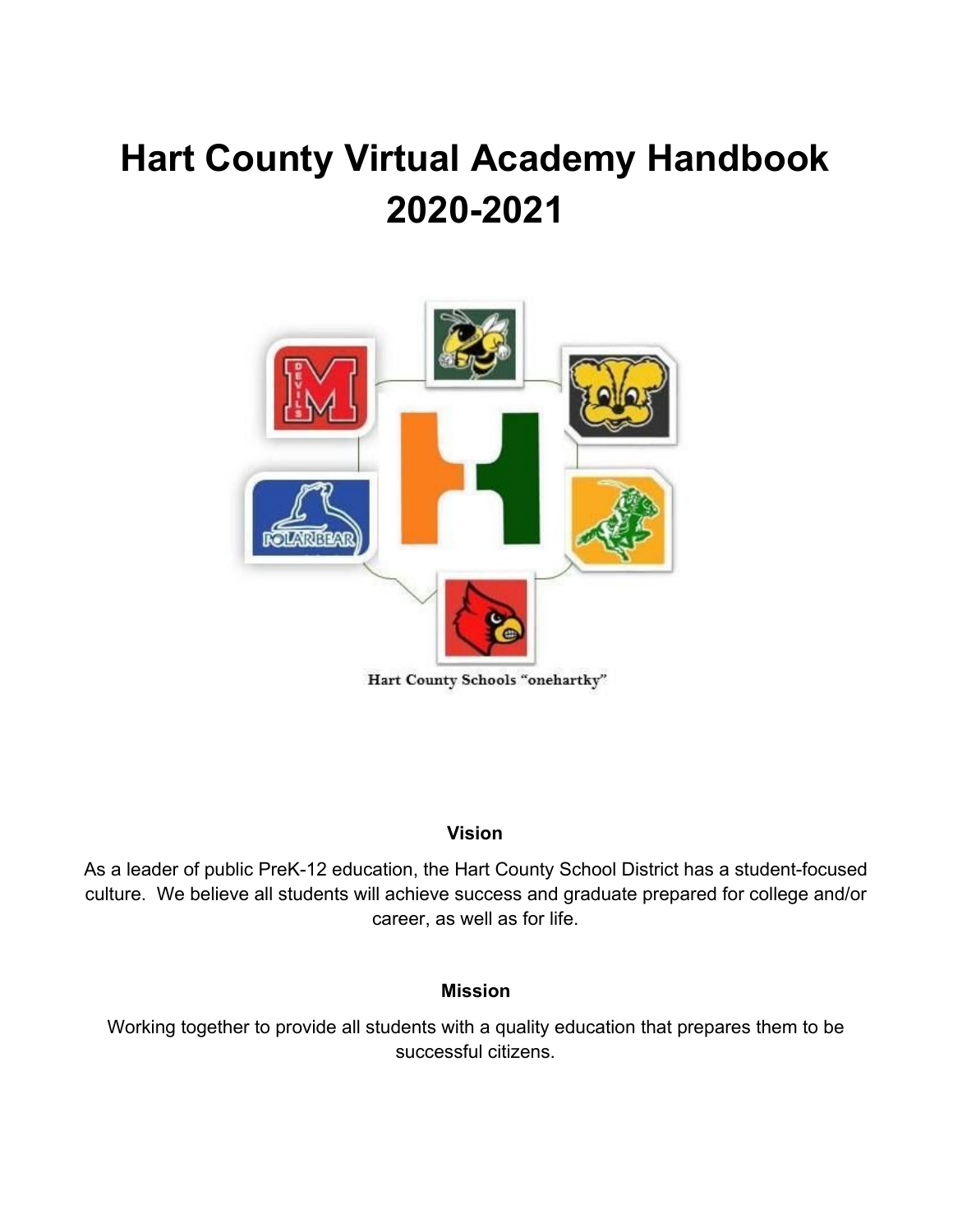## **Section 1: Overview of Hart County Virtual Academy**

## **Google Classroom**

Hart County Virtual Academy will utilize Google Classroom (and other web based platforms) to deliver daily instruction for each grade level. Below is a schedule of class times for each grade span. It is highly recommended that students login at the assigned times. Lessons will be recorded for those who are unable to login at specified times. Related Arts for grades K-8 will be on a 3 week rotation (including PE, Music, and Art).

## **Grades K-2**

- 8:00 -9:30 Reading, Writing, & Social Studies
- 9:30 -10:30 Intervention/Enrichment
- 10:30 -11:30 Lunch & Physical Activity
- 11:30 -1:00 Math & Science
- 1:00 -2:00 Intervention/Enrichment
- $\bullet$  2:00 -3:00 Related Arts

\*K-2 students will not be expected to be online for 6 hours in a day. The schedule includes time for the Hart *County Virtual Academy Teacher to meet individual student needs.*

#### **Grades 3-5**

- $\bullet$  8:00 9:15 Reading & Writing
- 9:15 -10:30 Math
- 10:30 -11:00 Lunch
- 11:00 -11:45 Science
- 11:45 -12:30 Social Studies
- 12:30 -1:30 Related Arts
- 1:30 -3:00 Intervention/Enrichment

*\*Specific content times may vary depending on the number of students who attend virtually.*

#### **Grades 6-8**

- 8:00 9:15 Reading & Writing
- 9:15-10:30 Math
- 10:30-11:30 Science
- 11:30-12:00 Lunch
- 12:00 -1:00 Social Studies
- 1:00-2:00 Related Arts
- 2:00 -3:00 Intervention/Enrichment

*\*Specific content times may vary depending on the number of students who attend virtually.*

#### **Grades 9-12**

- 8:00-9:10 Period 1
- 9:15-10:15 Period 2
- 10:20-11:20 Period 3
- 11:20-12:05 Lunch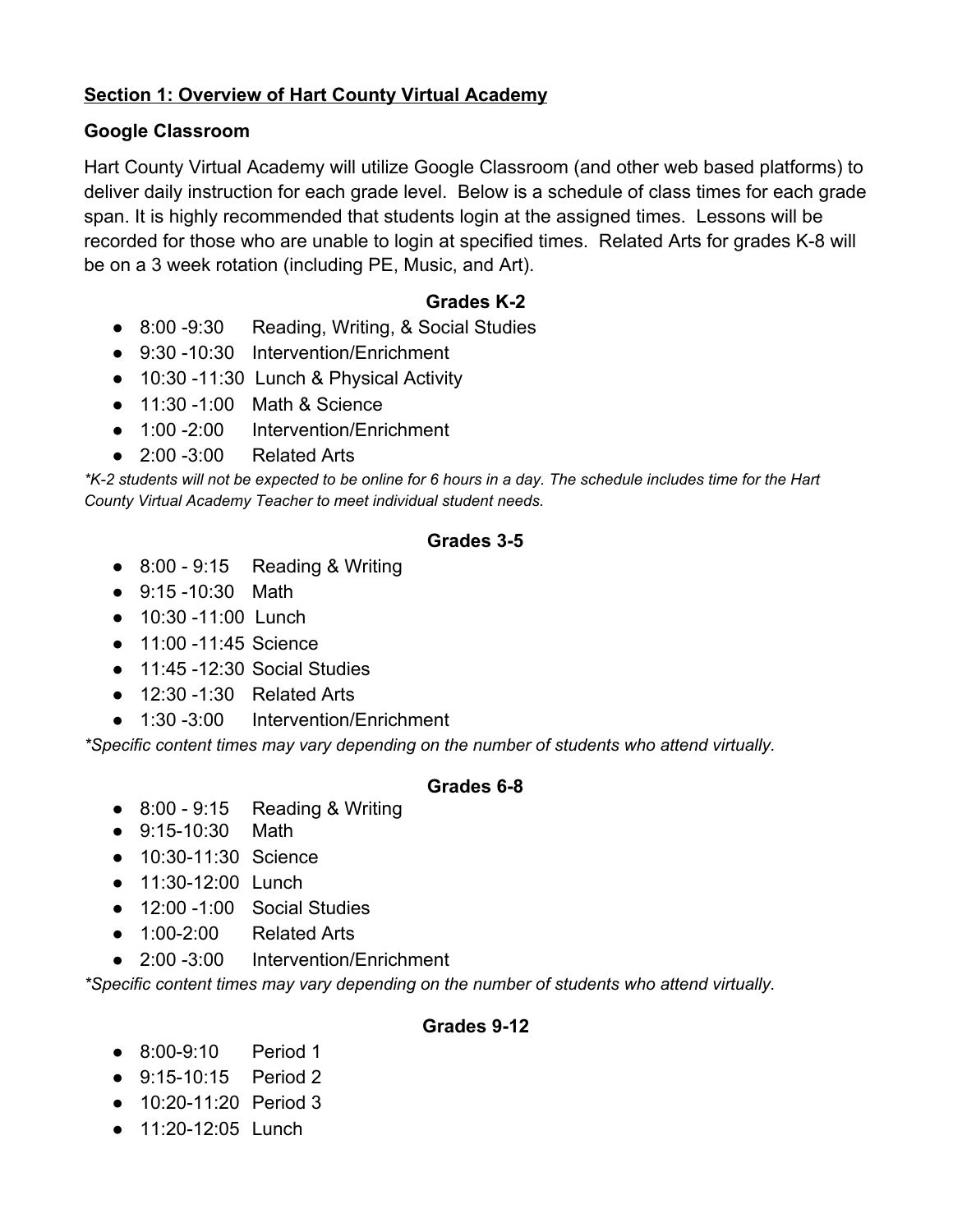- 12:05-1:05 Period 4
- 1:10-2:10 Period 5
- 2:15-3:15 Period 6

## **Section 2: Student Expectations**

## **Technology and Equipment**

All students will need access to a reliable device and internet service. It is the student/parent responsibility to communicate with the school if they need assistance with either of these requirements. The device needs to have microphone and camera capabilities. All of our buildings are hot spots. If you need internet service, you may pull up to any of our buildings and gain access at any time.

Students must abide by the Acceptable Use of Technology Policy (AUP) and the Chromebook Learning Procedures (CLP) for those using a school's device.

## **Communication**

The best way to communicate with your teacher is in Google Classroom. For the most timely response, please contact teachers during their designated office hours and allow 24 hours for a response. If a student fails to complete an assignment and there was no communication, then the student shall earn a failing grade for the given assignment. Please be mindful of the teacher's personal time (after school hours) when texting or calling.

#### **Participation**

Students are expected to log in daily and complete their assignments in a timely manner. Students failing to turn in work will receive a phone call from their Virtual Teacher who will provide any assistance that may be needed. The district will follow board policy and truancy guidelines for students who habitually fail to complete their work.

For grades K-2, a face-to-face meeting between student and teacher(s) (via Google Meet, Facetime, Skype, etc) will be required weekly. This time will be used to determine progress toward mastery of foundational skills.

## **Technology Etiquette**

When students are participating in Google Meets or any other face-to-face virtual platforms:

- Students will be required to use the camera feature so that the teacher can visibly see the student.
- Students will be asked to keep their microphones on mute unless they have a question or are responding to the teacher or classmate. (This is for group sessions only).
- Students must abide by their school's dress code.
- Students should use professional and polite language.
- Students should attempt to keep all background noise and distractions to a minimum.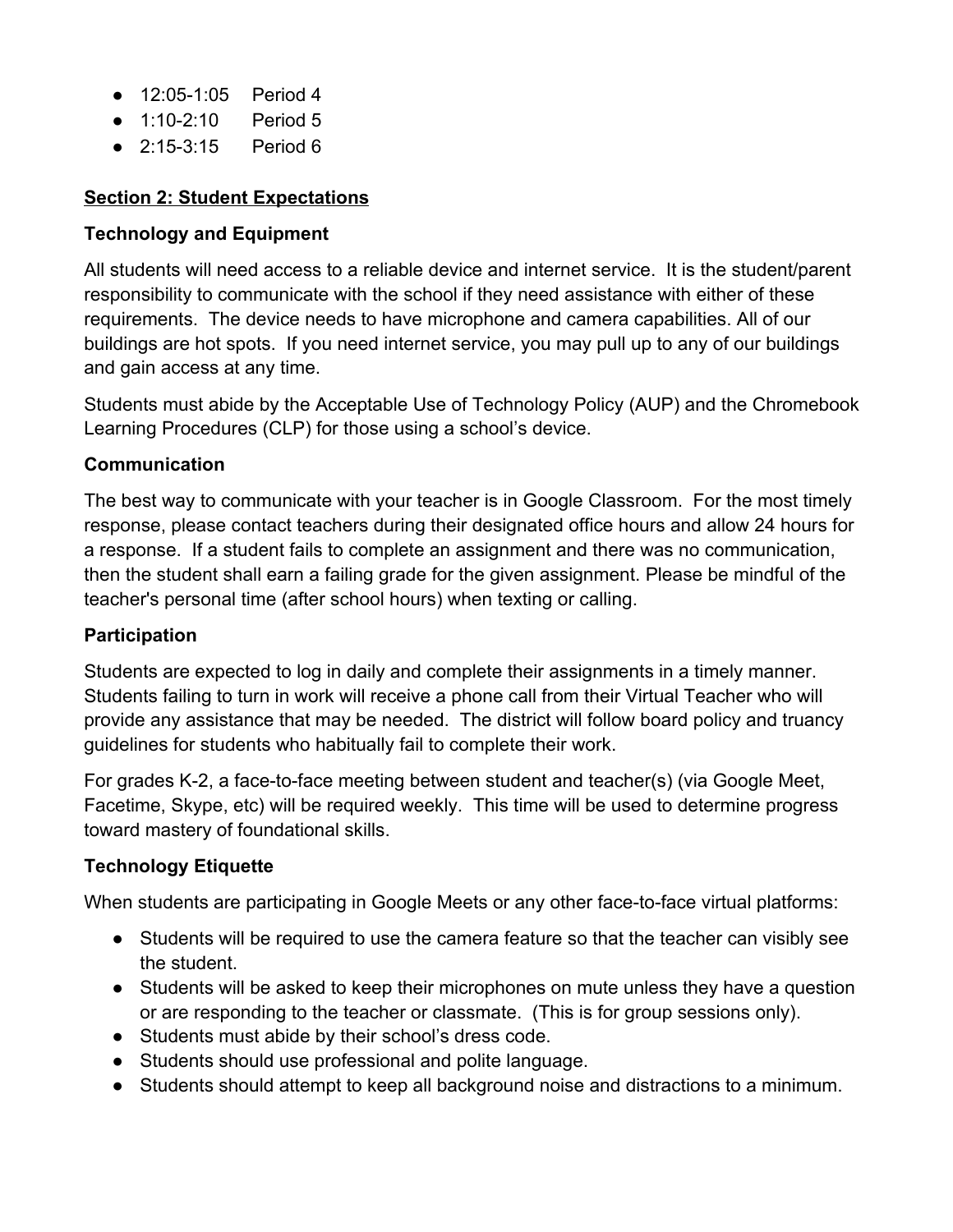## **Section 3: Staff Expectations**

## **Communication**

Virtual teachers will communicate regularly with their students through a variety of means including Google Classroom, email, Google Meets, and phone calls to both student and parent/guardian. Each virtual teacher will have set 'office hours' per day (posted times) in which a student or parent may call with questions or concerns. Teachers should respond within 24 hours.

Learning at home does not mean that all of the content must be online. The teacher may send home items for the student to do such as authentic tasks, reading a book, conducting an experiment, etc. Teachers will work with students and their families to ensure they have materials to complete each assignment or provide an alternate assignment.

Virtual teachers are expected to provide feedback on assignments to students in a timely manner and contact parents with any concerns they may have regarding student's progress and/or grade. Virtual teachers will speak directly to a parent, guardian, or care giver at least once a week. The virtual teacher will also share student progress data with the regular classroom teacher.

## **Section 4: Grading**

Grades for online assignments will be given the same weight as in-person assignments. Assignment due dates will be posted in Google Classroom. Grading policies will also be posted in Google Classroom for you to review.

Students caught cheating (for example, submitting the same work as another student) will earn a zero for that assignment. Any student caught plagiarising will also be given a zero. Teachers may allow students to redo assignments at their discretion. Students in grades 6-12 will be required to successfully complete a plagiarism course within the first 10 days of school.

## **Section 5: Assessments**

Virtual teachers may choose to give students tests online using Google Forms or other online platforms. Teachers will take into consideration that virtual students will have resources available to them during a test, and will create tests and quizzes with that in mind.

If there are technical difficulties during an assessment, please take a screenshot of the problem (make sure you know how to do this on your particular computer before starting) so you can notify the teacher immediately.

## **Section 6: Screeners and RtI**

All students in grades K-8 are encouraged to take the RAPID Reading and STAR Math assessments within the first 30 days of school. These assessments can be administered at